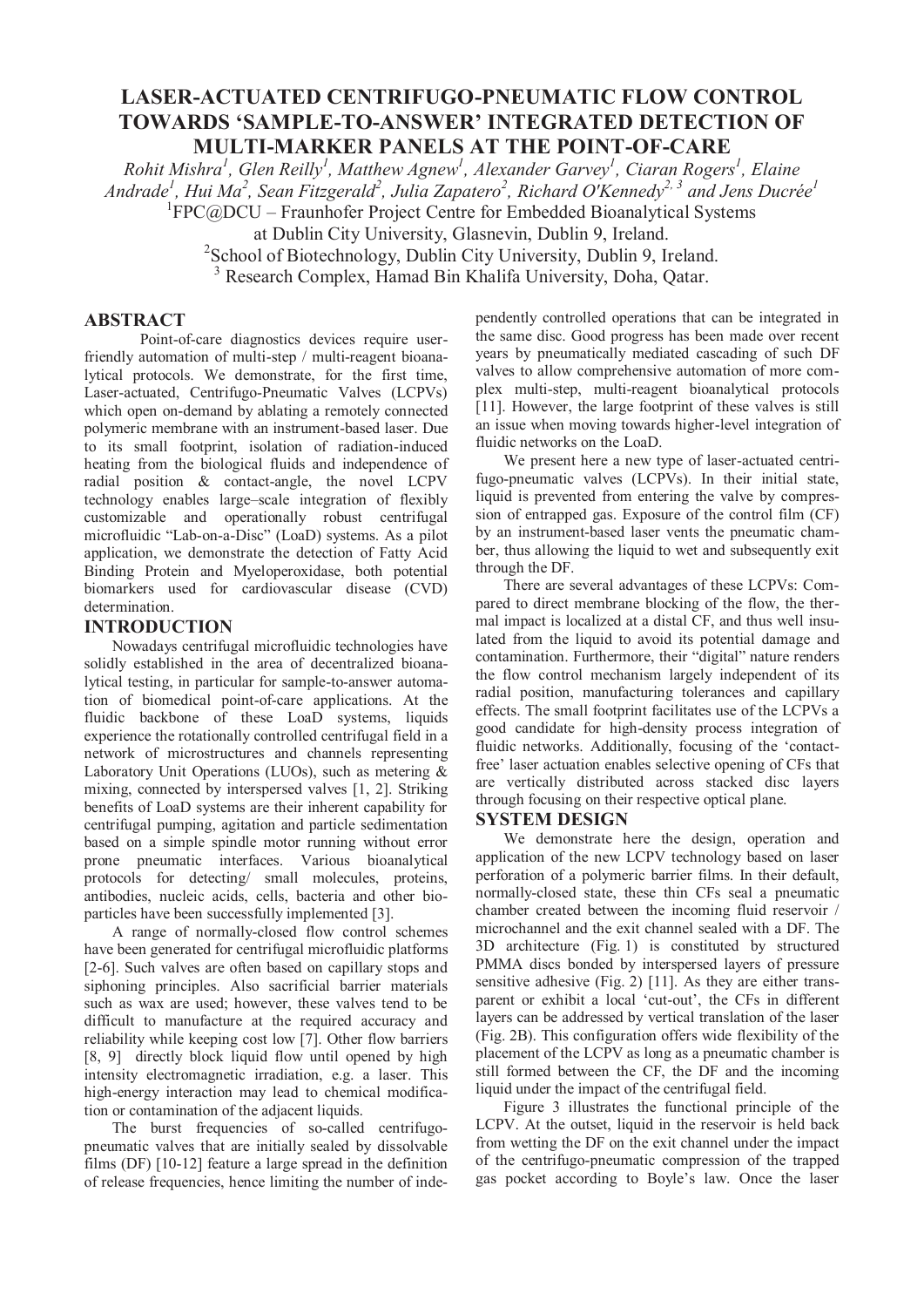pierces the thin CF in about  $\sim$ 1 s, the pneumatic chamber is vented and the liquid can proceed to wet and thus open the DF tab that so far blocked the exit channel below.



*Figure 1: Basic LCPV configuration. While the CF and the DF are intact, the incoming water from the reservoir (in blue) entraps a gas pocket between the LCPV, DF and the water (labelled Pneumatic chamber + microchannel). When the CF is laser-ablated on-demand, the pneumatic chamber is vented to the atmosphere via the lower vents in the base layer of a multi-layered disc. Driven by the centrifugal force, the water then proceeds to wet and dissolve the DF to let the liquid proceed to the exit channel.*

Thus, LCPVs provide a simple, on-demand, smallfootprint technique that also allows release of liquids widely independent of their radial position and surface wettability. This allows for higher-level system integration and parallelization of multi-sample and multianalyte assay protocols. We demonstrate this by fully automating the entire sample handling protocol for detecting a potential multi-marker panel of CVD diagnostics.

## **BIOMARKER ASSAY AUTOMATION**

CVD comprises a wide range of diseases and abnormal conditions affecting the heart or coronary vessels. The development of a rapid, sufficiently sensitive and specific tool for diagnostics and early-stage prognostics is highly desirable [13, 14]. So far, commercially available cardiac biomarker POC devices have focused mainly on the detection of myoglobin and cardiac troponins [15]. However, instead of relying on a sole marker, it is now suggested that biomarker panels featuring a combination of select markers may significantly improve diagnosis of CVD [16].

We now employ an LCPV-controlled LoaD system to automate the liquid handling protocol at the backbone of an ELISA including all the steps from initialt plasma extraction to incubation, buffer washes and the

final enzymatic reaction for signal generation (Fig. 4). This technology will pave the way towards implementation of a sample-to-answer device for the point-of-care detection of at least three cardiac biomarkers and corresponding controls (we demonstrate two here). The compact valve design even allows reserving space for further parameters.



*Figure 2: A) The laser actuates through multiple layers of PMMA and PSA (as long as they are transparent or allow modification for light to pass through) allowing wide range X-Y actuation. B) The focal point of the laser can be moved in order to actuate several membranes along the vertical (Z) direction, thus allowing to reach any deeply recessed valve in the system. (1-8 are the layers of the LoaD with red layers designating pressure sensitive adhesive and the transparent thick layers being PMMA plastic)* 

For the current study, two CVD biomarkers, Heart-Type Fatty Acid Binding Protein (hFABP) and Myeloperoxidase (MPO) are detected using a competitive ELISA format. The concentration of hFABP is known to rise during cardiac necrosis and is thus a sensitive indicator of ischemia in acute myocardial infarction [17]. Detection of MPO within a hospital setting was shown to be a potential risk predictor for primary cardiac incidents [18].

### **EXPERIMENTAL PROTOCOL**

Benchtop Competitive ELISA:

Half the area of 96-well plates (Fisher, Ireland) were coated with 30  $\mu$ L per well of 2.5  $\mu$ g mL<sup>-1</sup> hFABP or 2 μg mL-1 MPO (AMS Biotechnologies, UK) at 4°C overnight. Plates were blocked with 60 μL per well of 5% (w/v) Milk Marvel in Phosphate Buffered Saline Tween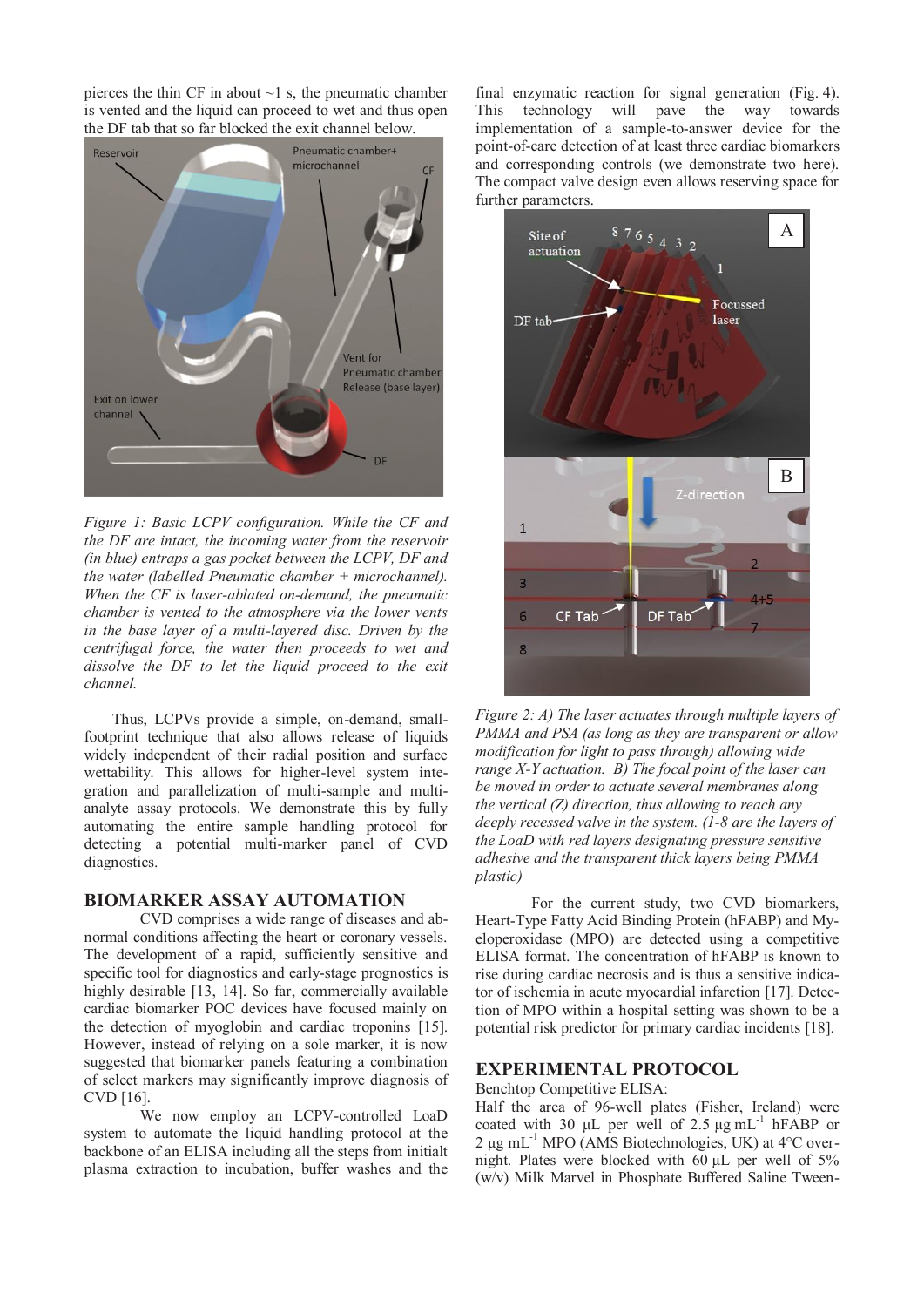20 (PBST) at 37°C for one hour. The plate was washed with Phosphate Buffered Saline (PBS) (60 μL / well). To carry out the competitive ELISA, a range of concentrations of FABP  $(0-500 \text{ ng } \text{mL}^{-1})$  or MPO  $(0-2000 \text{ ng})$  $mL^{-1}$ ) were prepared and mixed with a fixed concentration of antiFABP scFv  $(0.26 \mu g \text{ mL}^{-1})$  and anti-MPO  $(0.03 \text{ μg } \text{mL}^{-1})$  scFv. This mixture  $(30 \text{ μL} / \text{well})$  was incubated at room temperature for 10 min. A negative control, consisting of 30 μL / well of 'FABP-free' human sera and MPO free human sera was incorporated. The plate was washed with PBS (60  $\mu$ L / well). Then HRPlabeled anti-HA antibody (1:1,000, 30 μL/well) was added (the scFv have a HA tag) and incubated at room temperature for 10 min. The plate was washed with PBS (60 μL / well). TMB (0.4 g  $\rm L^{-1}$ , 30 μL / well), the HRP substrate, was added and incubated at room temperature for 2 min. The reaction was stopped by addition of 30 μL of 1M HCl per well. The absorbance of the wells was read at 450 nm using a Safire 2 plate reader.



*Figure 3: Release mechanism for the opto-pneumatic valves. A. The reservoir is loaded with aqueous solution. A pressurized pneumatic chamber is created (in green) between the CF and the DF which prevents the liquid from priming the exit channel and wetting of the DF. B. Laser irradiation (415 nm, ~1 sec) releases the pressure in the pneumatic chamber via a vent on the base layer. C. The microchannel is immediately primed and wets the DF. D. The dissolution of the DF releases the liquid into the lower channel en route to the next chamber and the reservoir is emptied by increasing the spin frequency.*

#### LoaD Competitive ELISA:

The disc is a hybrid assembly of three layers of poly-methyl methacrylate (PMMA), a base layer of polystyrene (for immobilization) along with four layers of

pressure sensitive adhesive (Adhesives Research, Limerick, Ireland). The manufacturing method and assembly have been described elsewhere [11, 19].



*Figure 4: Multi-marker LoaD with seven sections, liquid chambers and LCPV valves. Chamber: A-Blood, B-Plasma metering, C-Incubation and detection, D-Waste, E-First Buffer Wash, F-Second Buffer Wash, G- Stop Acid, H-Secondary Antibody, I-TMB colorimetric substrate.* 

To prepare the discs, the incubation chambers were coated with 30  $\mu$ L per chamber of 5  $\mu$ g mL<sup>-1</sup> FABP) dissolved in PBS what pH at 4°C for overnight. The incubation chambers were blocked with 60 μL per chamber 5% (w/v) PBSTM at 37°C for one hour. The upper covers of the incubation chamber in the vents and microchannel layers are also blocked with PBSTM before finally sealing the disc before testing. The incubation chambers were then washed once using PBS (60 μL per well) and dried using pressurized air. The disc was sealed and taken for testing.

#### **RESULTS**

Figures 5 and 6 show the results of the manual benchtop and the LoaD results for the competitive ELISA based detection of spiked FABP and MPO concentrations from 'FABP and MPO-free' human serum, respectively. The LoaD is capable of detecting the CVD biomarker panel from serum within the same range as the benchtop protocol. The sensitivity may be further improved by addressing adverse factors such as denaturation of the proteins on the disc surface and enhanced blocking.